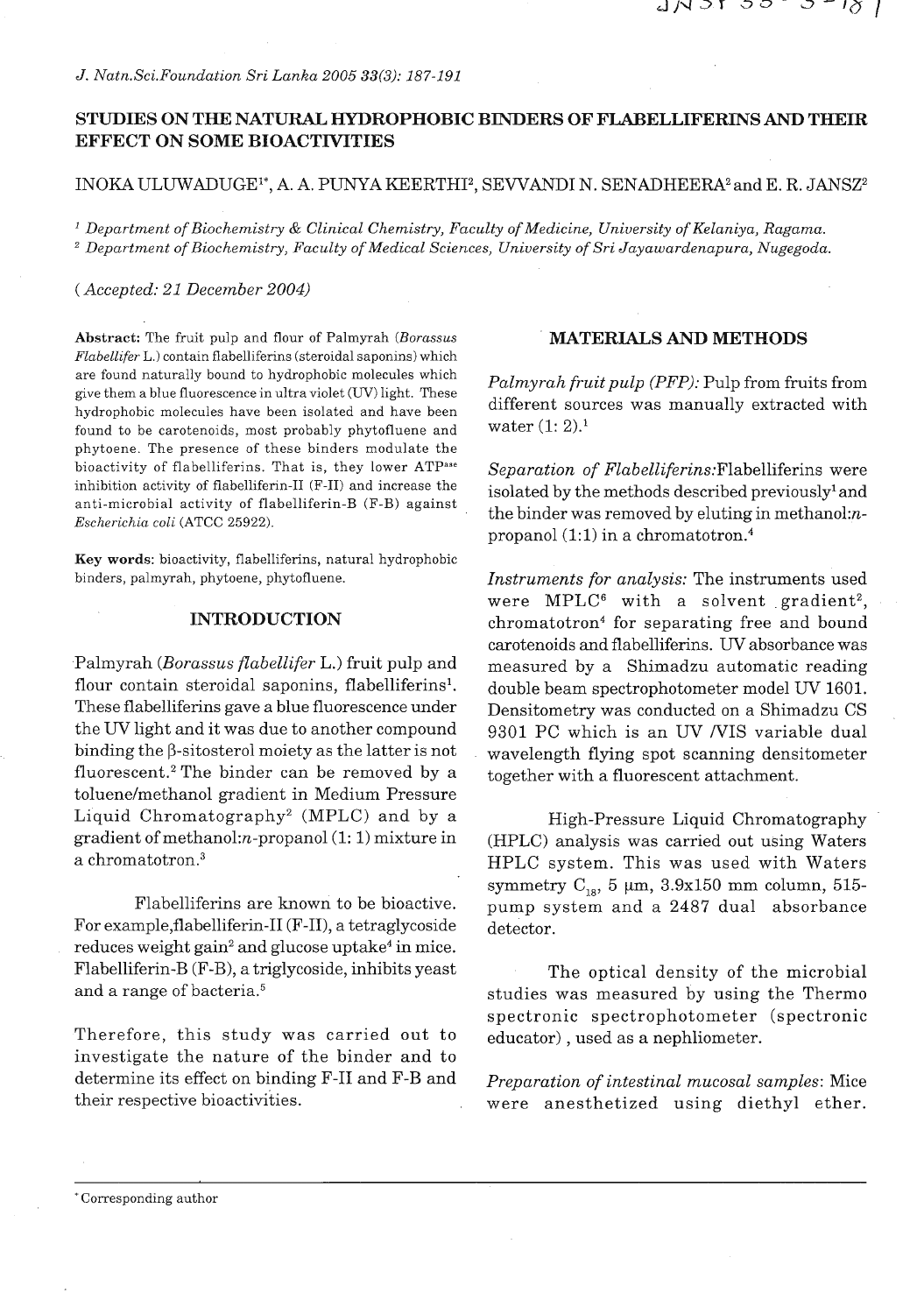Immediately after, the jejunum of each mouse was excised and was washed with cold saline (50 ml). Each jejunum was cut into 5 cm segments and were placed in cold saline. Each of the segments were then cut open, the mucosal surfaces were blotted by pressing between two sheets of filter paper and were then scraped using a glass slide. The scrapings were collected into 2.5 ml cold sucrose-EDTA medium. The mixture was homogenized and its volume was adjusted to 50 ml with more of the sucrose-EDTA medium. This medium contained intestinal Na+/K+ ATPase activity.<sup>7</sup>

Effect of bitter F-II on the intestinal  $Na^*/K^*AT^{Dase}$  $activity<sup>8</sup>$ : Samples containing Na<sup>+</sup>/K<sup>+</sup> ATPase activity were prepared as described above. Test reaction mixture  $(1.0 \text{ ml})$  was incubated with  $MgCl<sub>0</sub>(5 \text{ mM})$ , NaCl<sub>0</sub> $(100 \text{ mM})$ , KCl $(10 \text{ mM})$ , ATP  $(3 \text{ mM})$ , Tris-HCl (pH 7.4) and F-II at doses of 0.1 mg, 0.2 mg and 0.3 mg and 0,15 mg, 0.3 mg and 0.6 mg for F-I1 (without binder) with binder respectively. The control reaction mixture contained the same reactants but with no F-11. The resulting inorganic phosphate was converted to phosphomolybdate with ammonium molybdate reagent  $(1 \text{ ml}, 50 \text{ g/L})$ . This was reduced with aminonapthosulphonic (ANS) acid  $(0.5 \text{ ml}, 2 \text{ g/L})$ to produce a blue colour (molybdous acid), which was measured at a  $\lambda$  of 680nm. Inorganic phosphate concentration was calculated from a standard curve ( $r^2$  = 0.9896) and an IC<sub>50</sub> value was determined.

Microbial studies: Escherichia coli (E.coli) - ATCC 25922 was obtained from the Medical Research Institute (MRI) of Sri Lanka and was maintained on agar slopes containing 1.5% agar, 1% glucose, 0.4% peptone and 0.2 % beef extract, by subculturing every two weeks. F-B trials in liquid medium were prepared containing the same nutrient composition as above. Varying quantities of F-B (with and without the UV binder) 5-40 mg, were used. Test and control samples were prepared with an equal volume of sterilized water. The total volume was 5 ml. This was introduced under sterile conditions into sterilized test tubes (with cotton wool stoppers). The test tubes used were specific to the spectrophotometer, which was used for absorbance measurements. The

absorbances were measured daily at a  $\lambda$  of 700 nm (scatter peak) using a medium blank. The growth was followed for five days.

The Bauer-Kirby disc method<sup>9</sup> was also used. After 24 h, the inhibition zones of the test samples (with both equal weight and equal molar amounts of F-B with and without the h;nder) were measured.

#### **RESULTS**

## **Nature of the binder**

Studies using extracts of PFP with MPLC have shown that a white compound with blue fluorescence eluted before the yellow carotenoids. It had a  $\lambda_{\text{max}}$  of 331 nm compatible with that of phytofluene.<sup>10</sup> On isolation of the flabelliferin binder complex and subjecting it to elution on a chromatotron with methanol:n-propanol (1:1), the fractions collected contained a blue fluorescent substance. This on dissolving in acetonitri1e:methanol: tetra hydrofuran (58:35:7), a carotenoid HPLC mobile phase which was used as it was known that fluorescent carotenoid were present in PFP, gave a yellow precipitate. This which is most likely oxidized-polymerised carotenoids, was separated by filtration to yield a colourless sclution with intense blue fluorescence. On subjecting this to Reverse Phase Highpressure Liquid Chromatography (RP-HPLC), a single peak was obtained prior to the retention time of hydrophobic coloured carotenoids on a  $\rm C_{_{18}}$ reverse phase column. The r.r.t. corresponded to standard phytofluene and had the same absorption spectrum with a  $\,\lambda_{\textrm{\tiny{max}}}$  at 331 nm. Other spectroscopic instruments (for example Mass Spectrometer) were not available to confirm identity.

Subjecting crude flabelliferins to reparative TLC yielded a blue mild fluorescent band, which gave a  $\lambda_{\text{max}}$  of 280 nm. Flabelliferins bound to this compound gave a  $\lambda_{\text{max}}$  of 278 nm, showing that there is some distortion to the molecule on binding. Measuring absorbance with a variable wavelength spectrophotometer and densitometer gave a good absorbance around 280 nm but no peak at 330 nm. Using a densitometer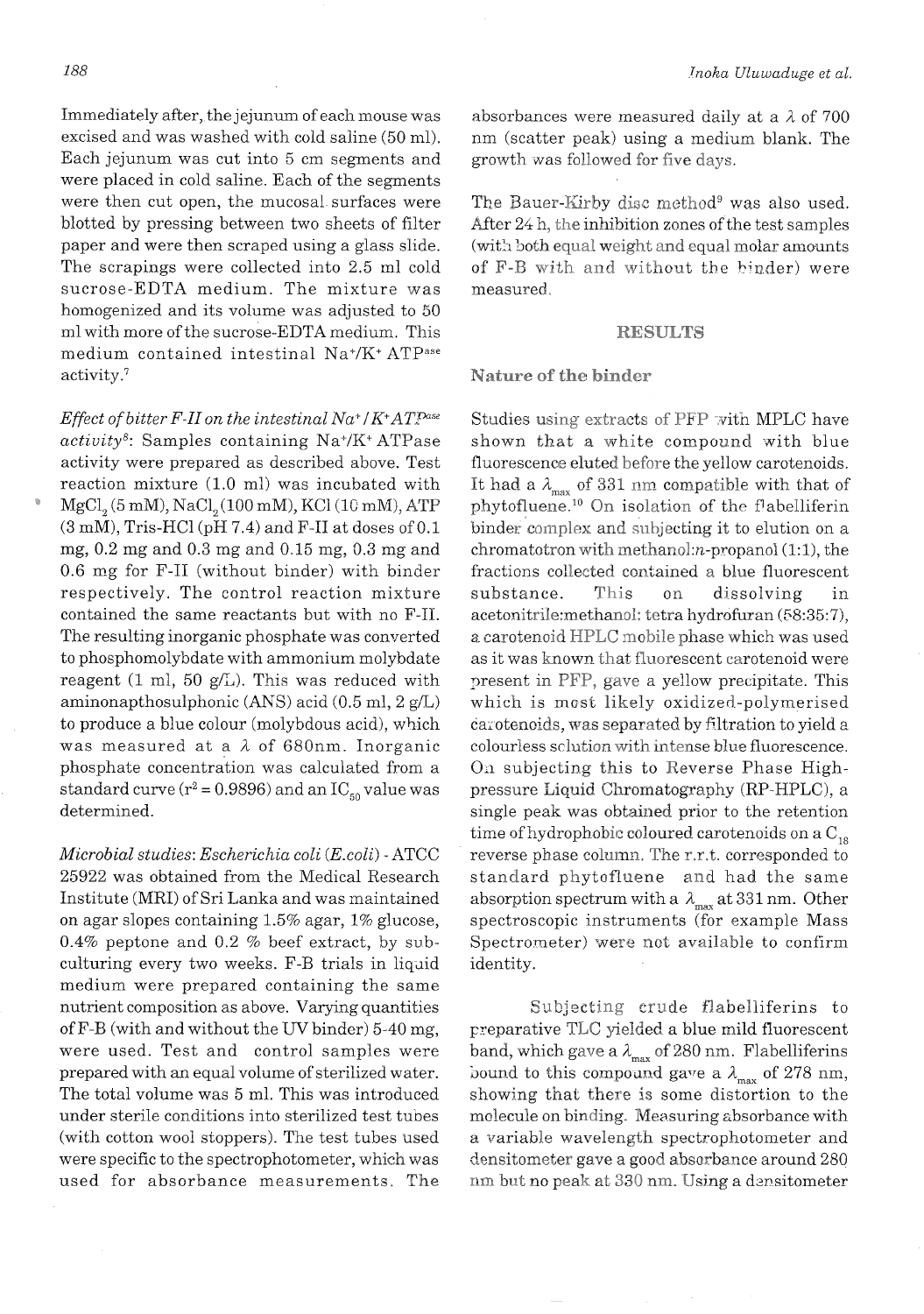with fluorescent detection with excitation at 330 nm gave only small peaks (high fluorescence was expected), using a 300-400 nm filter indicating that phytofluene was a minor component. From the strong absorbance at 280 nm on the spectrophotometer, it seems likely that the major component could be the carotenoid phytoene. This is supported by further evidence that a natural hydrophobic binder separated from F-I1 by the chromatotron, gave a  $\lambda_{\text{max}}$  at 279 nm and not at 331 nm.

# **Bioactivity studies**

## **Inhibition of ATP**<sup>ase</sup>

The  $IC_{50}$  of F-II with and without the carotenoid is given in Table 1. This shows that the presence of the binder leads to inhibitory activity.

#### Table 1: Effect of binder on ATP<sup>ase</sup> inhibition

| Compound        | $IC_{50}(\mu \text{ moles/L})$ |  |  |
|-----------------|--------------------------------|--|--|
| $F-III$         | 0.5                            |  |  |
| F-II and binder | 09                             |  |  |

released versus the concentration in each case and determining the 50%inhibition value.<br>
1. Decreased solubility in water.

Liberation of Pi was measured over 5 min 2. Increased solubility in methanol.<br>  $\frac{2.5}{3.5}$  Increased R<sub>i</sub> in TLC spots. in the presence and in the absence of the binder  $\frac{3.1 \text{ m} \cdot \text{m}}{4.1 \text{ m}}$ . Increased  $\frac{3.1 \text{ m}}{1 \text{ m}}$  TLC spots. using varying amounts  $(0.15 \text{ mg to } 0.26 \text{ mg})$  of flabelliferin and graphs of Pi formed versus rounded like in the case of pure flabelliferins). concentrations were plotted. F-B was not used for full inhibition studies as it did not show any **DISCUSSION** inhibition in preliminary studies and this is confirmed by the finding of a previous study<sup>4</sup> that The evidence indicates that, it is very likely that F-B in PFP had no effect on glucose uptake by the blue-fluorescent naturally occurring mice. hydrophobic binder of F-I1 is mainly phytofluene.

### **Antimicrobial activity**

F-B without the UV binder gave an  $IC_{50}$  value of 31 umol/L in solution. However, with the nonpolar binder F-B was less soluble in water and gave a cloudy solution to which the bacteria adhered to and gave a precipitate within 24 hours. Thus the  $IC_{50}$  of F-B with the binder could not be calculated. At concentrations of which F-B showed full inhibition, an agar plate streaking showed no bacterial growth. However, the precipitate with F-B/binder/bacteria, on streaking on an agar plate showed growth.

Therefore, the Bauer-Kirby method had to be used. This gave larger inhibition zones for the F-B/binder complex compared to pure F-B. This is despite diffusional and solubility limitations. This was so when comparing both equal weight and equi-molar quantities (Table 2). F-I1 was not used in antimicrobial studies as it had been previously shown that its inhibitory properties are much lower than F-B.5

## **Changes in properties**

The binder changes the following physical Note: Tests were conducted in duplicate after plotting the  $Pi$  properties of  $F-B$  and also all other flabelliferins.

- 
- 
- 
- 

## **Table 2: Inhibition zones of F-B with and without the binder**

|               |                | $\mu$ moles/disc | Inhibition zone (mm) |
|---------------|----------------|------------------|----------------------|
| Equi molar    | $F-B$          | 9.20             | $8^*$                |
|               | F-B and binder | 9.20             | $14*$                |
| Equal weights | $F-B$          | 9.20             | $8^*$                |
|               | F-B and binder | 5.66             | $13^*$               |

\* Results are an average of three readings by the disc method.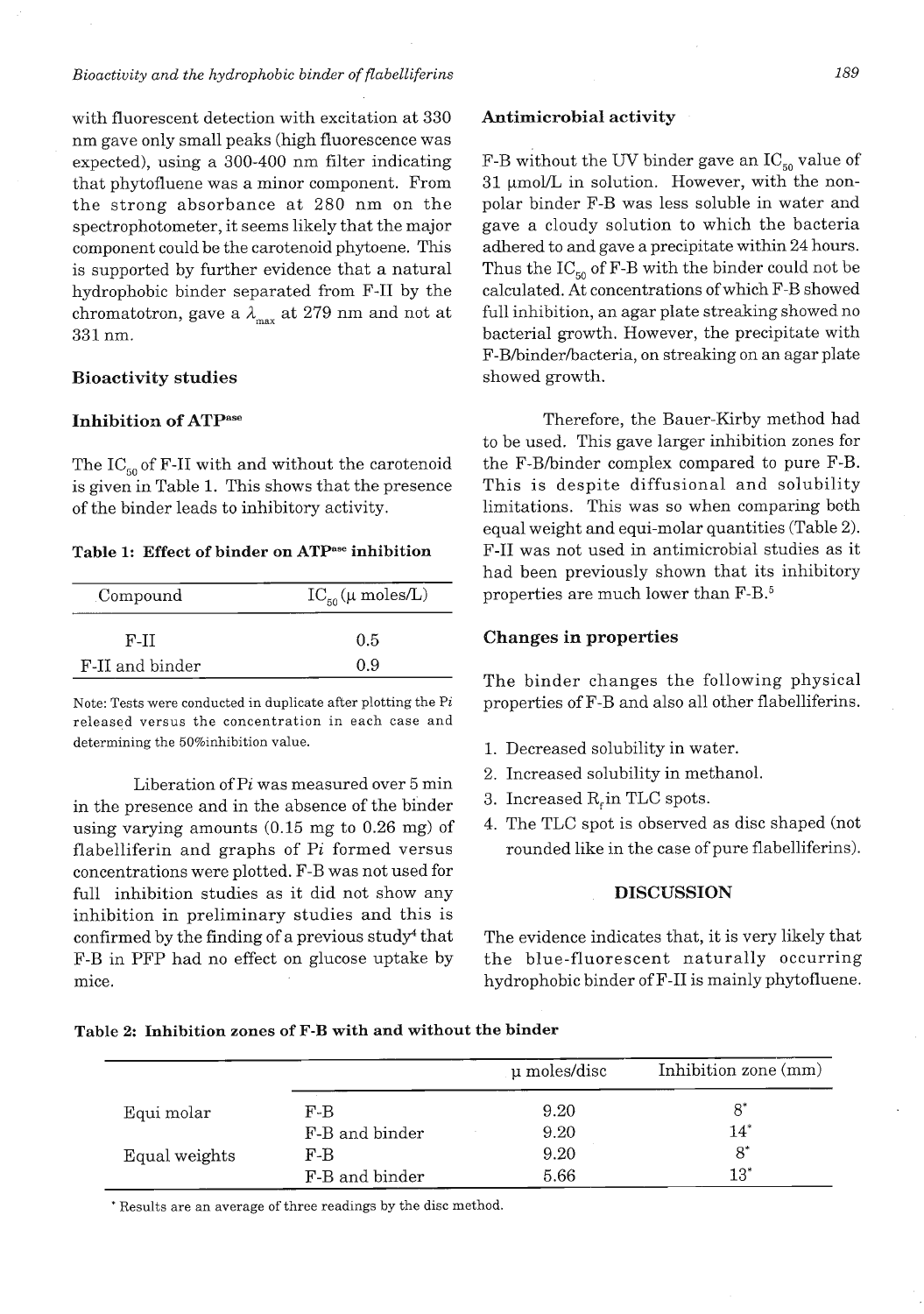It is probable that the other 280 nm binder is phytoene from UV-spectrum.<sup>10</sup> Phytoene is present only in minor quantities in PFP and has not been isolated from flabelliferins. The fact that F-B with binder is fluorescent points to phytofluene as the major binder in F-B. Further Jayaweera and co-workers<sup>11</sup> have shown by molecular modeling that phytoene and phytofluene, unlike other carotenoids, can form a stable complex with B-sitosterol (the aglycone of flabelliferins) by getting inserted into the cavity between the tail of the steroid and its ring system. This makes the entity more hydrophobic and will explain its solubility and TLC properties.

The lowering of inhibition of ATPase can be explained by two factors. (1) The presence of the carotenoid binder distorts the active carbohydrate moiety of F-I1 (Uluwaduge and Jayaweera, 2004 unpublished results), making it more difficult to bind to the inhibition site. (2) The insertion of the carotenoids increases the effective radius of the inhibitory molecule<sup>11</sup>, which also results in the lowering of inhibition of ATPase. On the contrary, the decreased inhibition of  $E$ .coli was not clear as the opposite effect was expected. However, two factors need to be considered. Firstly, saponins inhibit microbes by penetrating the phospholipid bilayer (PLB) and causing a formation of a pore in the membrane from which  $K<sup>+</sup>$  leaks out.<sup>12</sup> This contributes to the cause of death of the bacteria. Migration through the PLB will be facilitated by the presence of the non-polar carotenoid binder and this increases the inhibition. Secondly, there are reports that  $\beta$ glucose linked  $\alpha$ -1,4 and  $\alpha$ -1,2 to rhamnose is a potent group for microbial inhibition, no matter what the parent aglycone is. $13,14,15$  This group is present in FB2. It appears feasible that having effectively penetrated the PLB with the aid of the hydrophobic binder, this active carbohydrate moiety could interact with some other yet unknown vital biochemical system causing lethality at low concentrations.

# **Acknowledgment**

The authors thank IPICS for grant SRI:07, Industrial Technology Institute for the use of their densitometer and MRI for E.coli type culture ATCC 25922.

## **References**

- *1.* Jansz E. R., Nikawala J. K., Guneratne M. J. & Theivendirarajah K. *(1994).* The bitter principle and debittering of palmyrah fruit pulp. *Journal of Science of Food and Agriculture* 65: *185-189.*
- *2.* Ariyasena D. D. *(2002).* The diversity, bioactivity and structural studies of flabelliferins from palmyrah. *MPhil Thesis.* University of Sri Jayawardenapura.
- *3.* Ariyasena D. D., Nikawala J. K., Jansz E. R. & Abeysekara A. M. *(2000).* Separation techniques of flabelliferins from palmyrah *(Borassus flabellifer* L.) fruit pulp. *Journal of Science, Eastern University of Sri Lanka 1: 1-9.*
- *4.* Uluwaduge I., Jansz E. R. & Thabrew M. I. *(2004).* Effect of the bitter flabelliferin and its UV active binder of palmyrah *(Borassus flabellifer* L.) fruit pulp on intestinal ATP<sup>ase</sup> and glucose uptake of mice. *Chemistry in Sri Lanka*  2: *27-28.*
- *5.* Nikawala J. K., Wijeyaratne S. C., Jansz E. R. & Abeysekara *A.* M. *(1998).* Flabelliferins, steroidal saponins from palmyrah fruit *(Borassus flabellifer)* pulp. 11. Preliminary studies on effect on yeast and bacteria. *Journal of the National Science Council of Sri Lanka* 25: *141-150.*
- *6.* Ariayasena D. D., Jansz E. R. & Beckstrom P. *(2002).* Direct Isolation of flabelliferins from palmyrah by MPLC. *Journal of the National Science Foundation of Sri Lanka* 30: *55-60.*
- 7. Fujita M., Matsui H., Nagano K. & Nakao M. *(1971).* Asymmetric distribution of Oubain sensitive ATP<sup>ase</sup> activity in rat intestinal mucosa. *Biochimica et Biophysica Acta* 233: *404-408.*
- 8. Brown A. M. (1982). ATP<sup>ase</sup> determination in red blood cells In: *The red cell membranes* - *<sup>a</sup> methodological approach.* (Ed. J. *C.* Ellory) Academic Press. NewYork, pp *223-237.*
- *9.* Bauer A. W., Kirby W. M. M., Sherris J. C. & Turch M. *(1966).* Antibiotic susceptibility testing by a standardizing disk method. *American Journal of Clinical Pathology* 45: *493-496.*